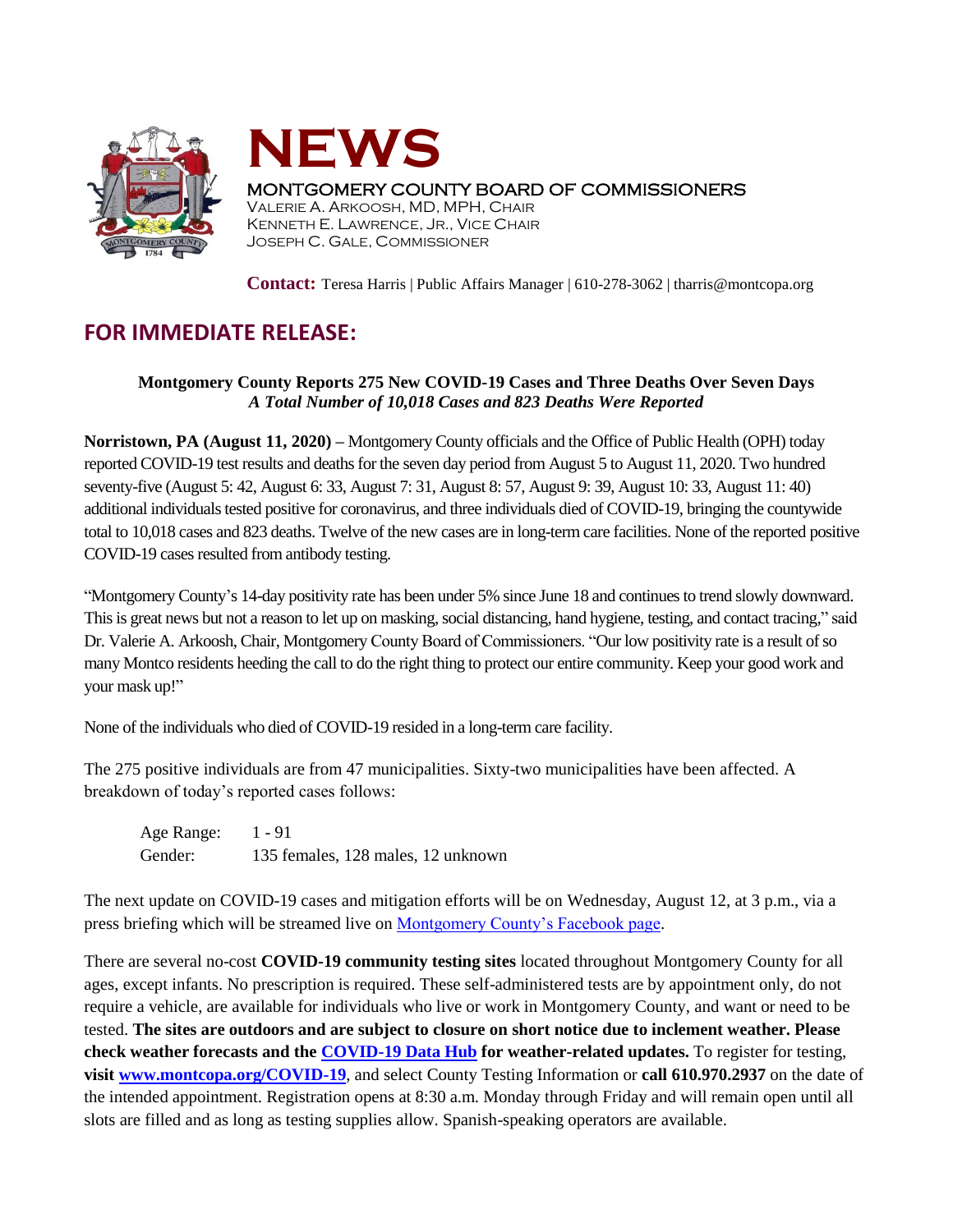**Ardmore** – 114 W. Lancaster Ave., Ardmore, PA. Testing is available Mondays, Wednesdays, and Fridays from 4 p.m. to 6 p.m., and on Tuesdays and Thursdays from noon to 2 p.m.

**Green Lane** – Deep Creek and Snyder Roads, Green Lane, PA. Testing is available Mondays, Wednesdays, and Fridays from 4 p.m. to 6 p.m., and on Tuesdays and Thursdays from noon to 2 p.m.

**Lansdale** – 421 W. Main St., Lansdale, PA. Testing is available Mondays, Wednesdays, and Fridays from 4 p.m. to 6 p.m., and on Tuesdays and Thursdays from noon to 2 p.m.

**Norristown** – Delaware Valley Community Health Center at the Norristown Regional Health Center at 1401 Dekalb St., Norristown, PA.. Testing is available Mondays, Wednesdays, and Fridays from 10 a.m. to noon, and on Tuesdays and Thursdays from 3 p.m. to 5 p.m.

**Pottstown –** Montgomery County Office of Public Health, 364 King St., Pottstown, PA. Testing is available Mondays, Wednesdays, and Fridays from noon to 2 p.m., and on Tuesdays and Thursdays from 4 p.m. to 6 p.m.

**Willow Grove** – *This location will close on August 14:* Montgomery County Office of Public Health, 102 N. York Road, Willow Grove, PA. *This new location opens on August 17*: First Baptist Church - Crestmont, 1678 Fairview Ave., Willow Grove, PA. Testing is available Mondays, Wednesdays, and Fridays from noon to 2 p.m., and on Tuesdays and Thursdays from 4 p.m. to 6 p.m.

While the above locations will be closed on Saturday and Sunday, information on **additional testing sites**, many of which operate over the weekend, can be found at [www.montcopa.org/COVID-19](http://www.montcopa.org/COVID-19) under the County Testing Information button.

COVID-19 contact tracing efforts are ongoing and are critical to slowing the spread of the disease. The County has partnered with ACLAMO, Family Services of Montgomery County, Montgomery County OIC, and Visiting Nurses Association Community Services to help with contact tracing efforts. Individuals who have been tested or identified as a direct contact of an individual who has tested positive for COVID-19 and has received a call from the 'Results Center' or any of our community partners may return the call to 610.278.5923 to find out their results or status. All information discussed on the call is strictly confidential and is only used to trace COVID-19 cases.

The COVID-19 outbreak continues to be a rapidly evolving situation. Please visit the Montco COVID-19 Data Hub at [www.montcopa.org/covid-19](http://www.montcopa.org/covid-19) to get the latest news, geographic and demographic information, and updates.

###